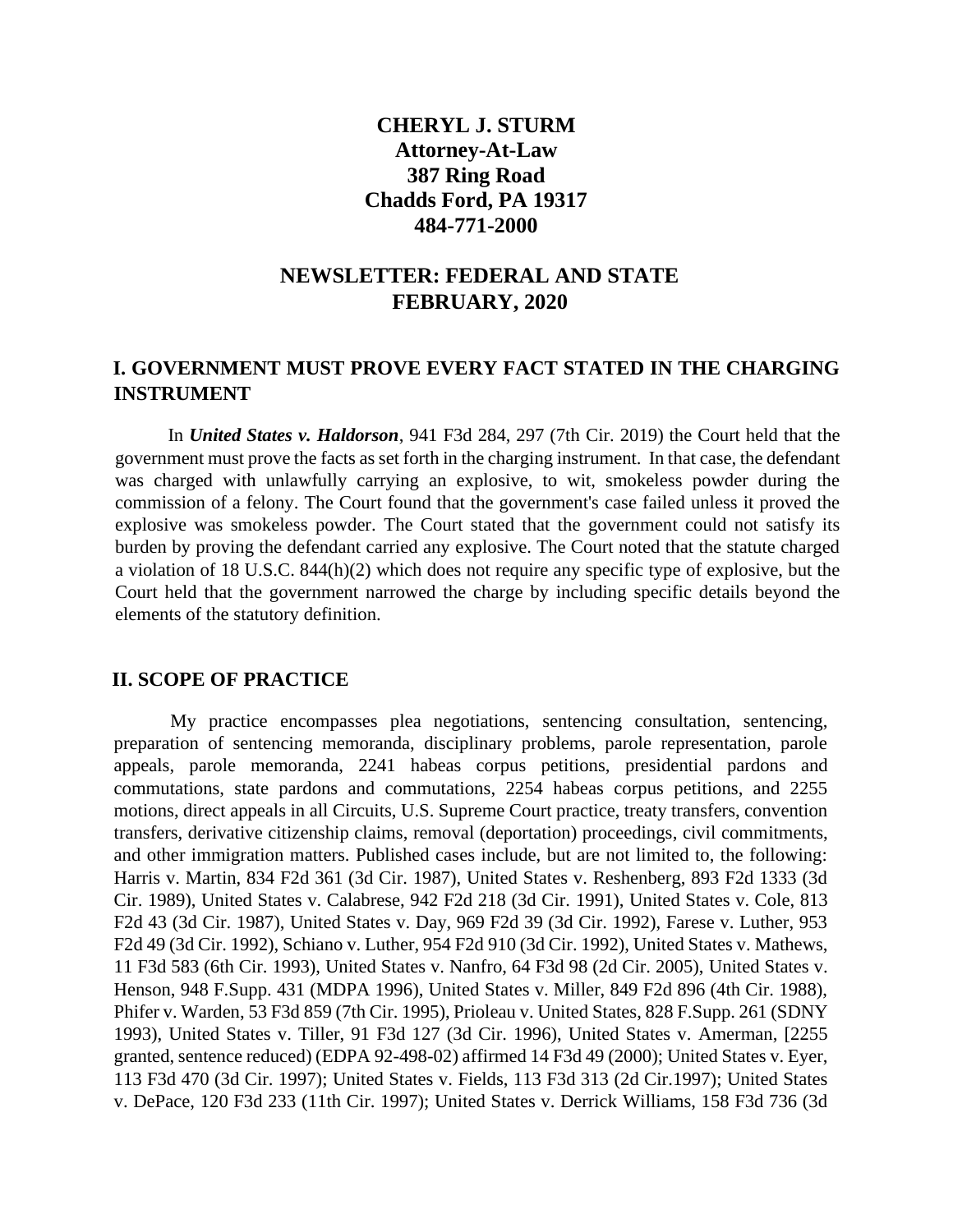Cir. 1998), Paters v. United States, 159 F3d 1043 (7<sup>th</sup> Cir. 1998); United States v. Conhaim, 160

F3d 893 (2d Cir. 1998); United States v. DiPina, 178 F3d 68 (1st Cir. 1999), In re Weatherwax, CTA3 No. 99-3550 [Hazel-Atlas independent action is not a second or successive 2255 motion], Cullen v. United States, 194 F3d 401 (2d Cir. 1999), United States v. Almodovar, 100 F.Supp. 2d 301 (EDPA 2000, Ludwig, J.) Dabelko v. United States, 211 F3d 1268 (6th Cir. 2000); United States v. Carmichael, 216 F3d 224 (2d Cir. 2000); United States v. Williams, 247 F3d 353 (2d Cir. 2001); United States ex rel. Bryant v. Warden, 50 Fed. Appx. 13 (2d Cir. 2002), United States v. Peyton, 12 Fed. Appx. 145 (4th Cir. 2001); United States v. Smith, 348 F3d 545 (6th Cir. 2003); Blount v. United States, 330 F.Supp.2d 493 (EDPA 2004); Commonwealth v. Hanna, 964 A2d 923 (PA Super. 2009). Important unpublished cases include: United States v. Lopez, 93-246-01 (EDPA, Hutton, J, )[2255 granted]; United States v. Garcia-Cintron, 93CVl771 (EDPA, Gawthrop)[2255 granted, sentence reduced]; United States v. Fazekas, C.A. No. 94- 1542 [WDPA, Diamond C.J.][2255 motion granted, sentence reduced from 30 years to 10 years], Henry Jones v. United States, 2:90CV 4291 [DNJ, Sarokin, J. ][2255 motion granted for ineffective assistance, prisoner released]; Hearn v. United States, CA. 93-464 [WDVA], [misclassification of methamphetamine, sentence reduced from 180 months to 90 months], United States v. Richard H. Wilson, 90 CRIM 69-01, 91 CIV 3326 [EDPA, Gawthrop][2255 motion granted, actual innocence; immediate release], United States v. Gevares, 961 F.Supp. 192 (NDOH, ED 1996)[2255 granted; firearms sentence vacated; government motion to resentence denied], United States v. Cross, CTA6 No. 03-3562 (sentence vacated, and reduced on remand), United States vs. Alexander, C'TA3 No. 96-1696 [sentence reduced, and case remanded for hearing on distinction between cocaine base and crack cocaine], United States v. Kostrick, 103 F3d 114 (3d Cir. 1996)[848 vacated], United States v. Michaels, 2001 U.S. Dist. Lexis 191 15 (EDPA, Fullam, J.)[term of supervised release reduced], United States v. Williams, 146 Fed. Appx. 656 (2d Cir. 2002)[sentence vacated and reduced], United States v. R. Thomas, 273 Fed. Appx. 103 (2d Cir. 2008)[sentence vacated and reduced], United States v. Matos, 92 Cr 39-A (EDVA, Ellis, J. granted, sentence reduced], United States v. Diaz, Crim. No. 92-78-02 [EDPA] [sentence reduced for miscalculation of criminal history category], United States v. Eberly, 5 F3d 1491 (3d Cir. 1993)[2255 granted, sentence vacated], United States v. Forde, 92- 429-A [ED VA, Hilton] [2255 granted, life sentence vacated; sentence reduced]; United States v. Cruz-Pagan, 91-006 [EDPA, life sentence vacated; sentence reduced], United States v. Ostreicher, 91 cv 3576 [EDNY, Weinstein, J.] [2255 motion vacated, special parole term vacated]; United States v. S. Jones, 22 F3d 304 (3d Cir. 1994)[2255 granted, sentence vacated]; United States v. S. Jones, 47 F3d 1162 (3d Cir. 1995)[2255 granted, sentence vacated, sentence reduced]; United States ex rel. Maurice Roberts v. Warden, 93-CV-1064 [NDNY] [Probation Department's imposition of restrictions on employment violated due process], Darryl Pierce v. United States, 89CR176 (MDPA, Rambo, J. )[2255 granted in part, sentence reduced], Baron v. United States, 97CV290 [DUT][2255 granted, sentence reduced and prisoner released]; Simpkins v. United States, 1999CR22 [NDWV, 2255 granted; failure to properly file 851 special information; sentence reduced]; United States v. Vernon, 92-340-01 [EDPA, Dalzell, J.] [2255 granted, restitution order vacated and modified]; United States v. Cora Love, 92-504-16 [EDPA, Giles, C.J., 2255 motion granted, sentence reduced]; United States v. Rosa, 90-38 [DNJ][2255 granted; sentence reduced]; United States v. Broadus, 91 CR209, 97CV965 [MDNC, Tilley, J.] [2255 granted in part, sentence reduced by 20 years]; United States v. Arevalo, 94CR702, 97 CV 946 [SDFLA, Moreno, J.] [2255 granted, sentence reduced]; United States v. H. Cruz, 93CR341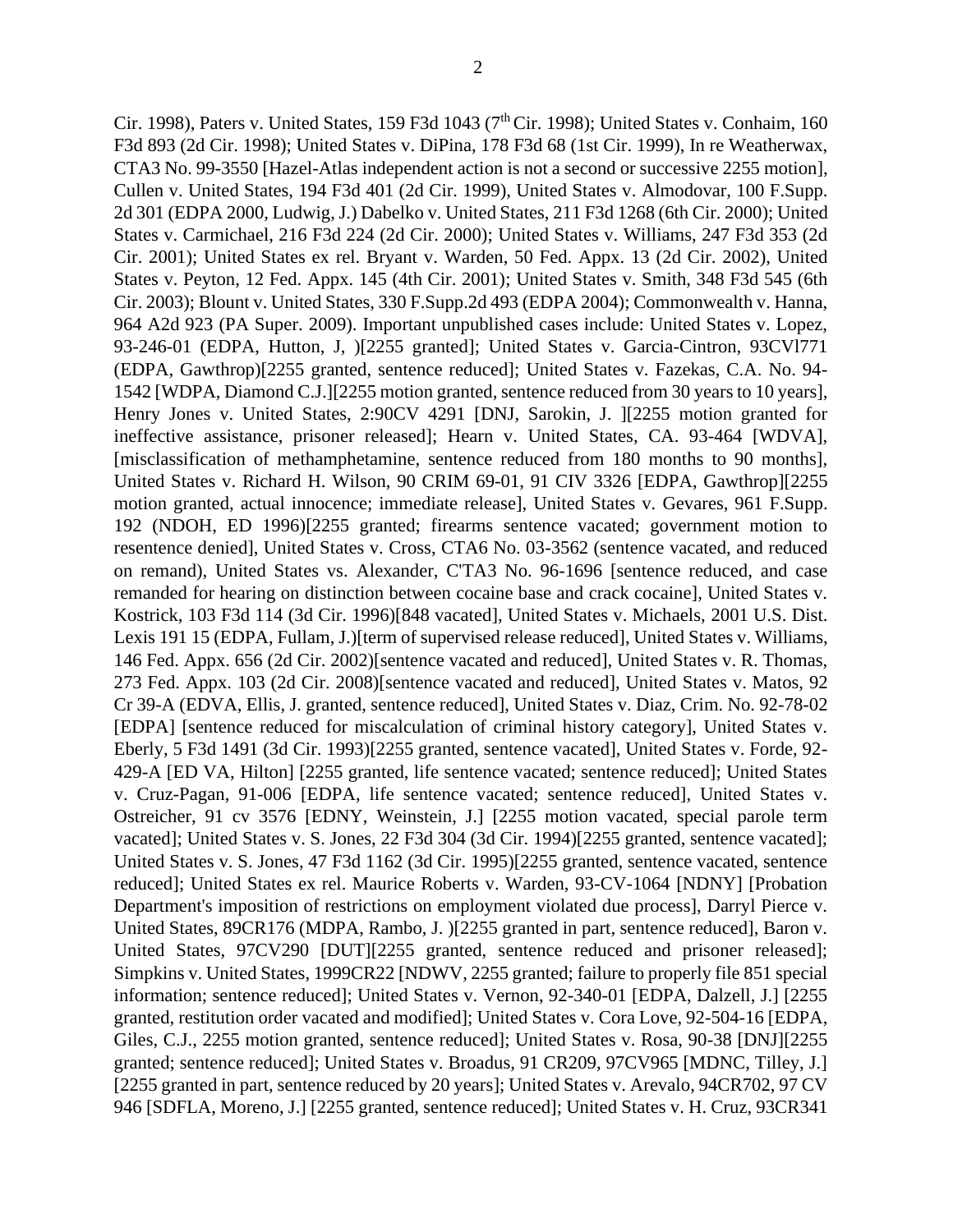[SDFLA, Highsmith, J.] [2255 granted, sentence reduced]; Stocker v. Warden, 2004 U.S. Dist. Lexis 5395 [EDPA, Giles, C.J. Habeas corpus granted based on actual innocence, sentence vacated], Stovall v. Warden, 2005 U.S. Dist. Lexis 6758 (EDPA Diamond)[2254 habeas granted in part restoring right to appeal]; Pedretri v. United States, 1996 U.S. Dist. Lexis 6315 (NDNY, McAvoy C.J .)[2255 granted, sentence reduced]; United States v. Boggi, 1997 U.S. Dist. Lexis 14165 (EDPA 1997)[2255 granted, sentence reduced]; United States ex rel. Shriner v. Warden, 1:CV03-0481 (MDPA, Rambo, J.) [ [2241 habeas granted, sentence reduced], Commonwealth v. Keeman Copeland, [CP 9607-1215 1/3 Greenspan, J.] [PCRA granted based on ineffective assistance of trial and appellate counsel. Conviction for first degree murder vacated. Life sentence vacated], Boyd v. Nish et al., 2007 U.S. Dist. Lexis 7176 (EDPA 2007, Tucker, J.)[Section 2254 habeas corpus granted to state prisoner based on ineffective assistance of trial counsel], Dockery v. DiGuglielmo, et al., Civil No. 04-6025 (EDPA 2007, Buckwalter, granted, sentence reduced], Jones v. Piazza, CTA3 No. 07-1868 (3d Cir. 2007)[reversed order denying habeas corpus under 28 U. S.C. 2254; remanded for resentencing, sentence reduced on remand], McKeever v. Warden, 2005 U.S. Dist. Lexis 4714 (EDP A, Diamond, J. )[2254 habeas granted, remanded to state for resentencing], United States v. Futch, CR. 402-232 [SDGA, Savannah Div.] [2255 granted, sentence reduced], United States v. Danon, Cr. 90-43 [DNJ, Lifland] [treaty transfer to Israel prior to completion of term of imprisonment], Commonwealth v. Maurice Jones, October Term, 1989, No. 0185-0187 [The Third Circuit Court of Appeals granted habeas corpus. Subsequently, the sentencing judge reduced the sentence], United States v. Coleman, 206 Fed. Appx. 80 (2d Cir. 2006) [remanded for resentencing, sentence reduced], United States v. Wayne, 2008 U.S. Dist Lexis 52133 (WDPA 2008)[3582(c)(2) motion granted sentence reduced], United States v. Fermin, 277 Fed. Appx. 28 (2d Cir. 2008)[Sentence vacated and reduced], United States v. Manigault, 2010 U.S. App. Lexis 20350 (3d Cir. 2010)[sentence reduced pursuant to 1 8 USC 3582(c)(2) despite career offender classification], Commonwealth v. Hanna, 2009 PA Super. 3 (PA Super. 2009).[Vacated and remanded order denying expungement of criminal record], In re: Fredrick Pereira A 027 489 318: Removal order voided and petitioner allowed to remain in the United States]United States v. Omar Mendoza, 2009 U.S. Dist. Lexis 487205 2:05 CV 294 (NDTX, Amarillo) [2255 motion granted based on claim of ineffective assistance of trial counsel, sentence reduced to time served], United States v. Johnson, 2011 U.S. App. Lexis i 5677 (3d Cir. 2011)[sentence reduced from 360 months to 222 months as a result of a 2255 motion], United States v. Bruce Wayne Mohammed, 94CR17 [WDPA, Cohill, J.][Two 3582(c)(2) motions granted, sentence reduced twice], Commonwealth v. Cherry, 2017 PA Super. 28 (PA Super. 2017), Lambert v. SCI Warden, Greene, 861 F3d 459 (3d Cir. 2017)[habeas granted], Commonwealth v. Henkel, 90 A3d 16 (PA Super. 2014) wherein the Superior Court refused to apply Martinez v. Ryan, 566 U.S. l, 132 S.Ct. 1309, 182 L.Ed.2d 272 (2012) to claim of ineffective assistance of trial counsel combined with ineffective assistance of PCRA counsel and then see Henkel v, Gilmore, 2015 U.S. Dist. Lexis 124341 (WDPA) [Martinez applied and habeas granted], Jeffries v. United States, 1:15CV814, 1 Crim. 127-01 [MDNC, Schroeder, J. 2255 motion granted for ineffective assistance of trial counsel and ex post facto violation, sentence vacated], Commonwealth v. Fulton, 179 A3d 475 (PA 2018)[warrantless search of cell phone, all evidence suppressed, conviction and sentence vacated], Commonwealth v. Poole, 2018 PA Super Unpub. Lexis 934 (PA Super. 2018)[evidentiary hearing granted to determine the date critical witness recanted testimony not the date he considered recanting testimony], United States v. Teddy Young, Criminal No. 05-